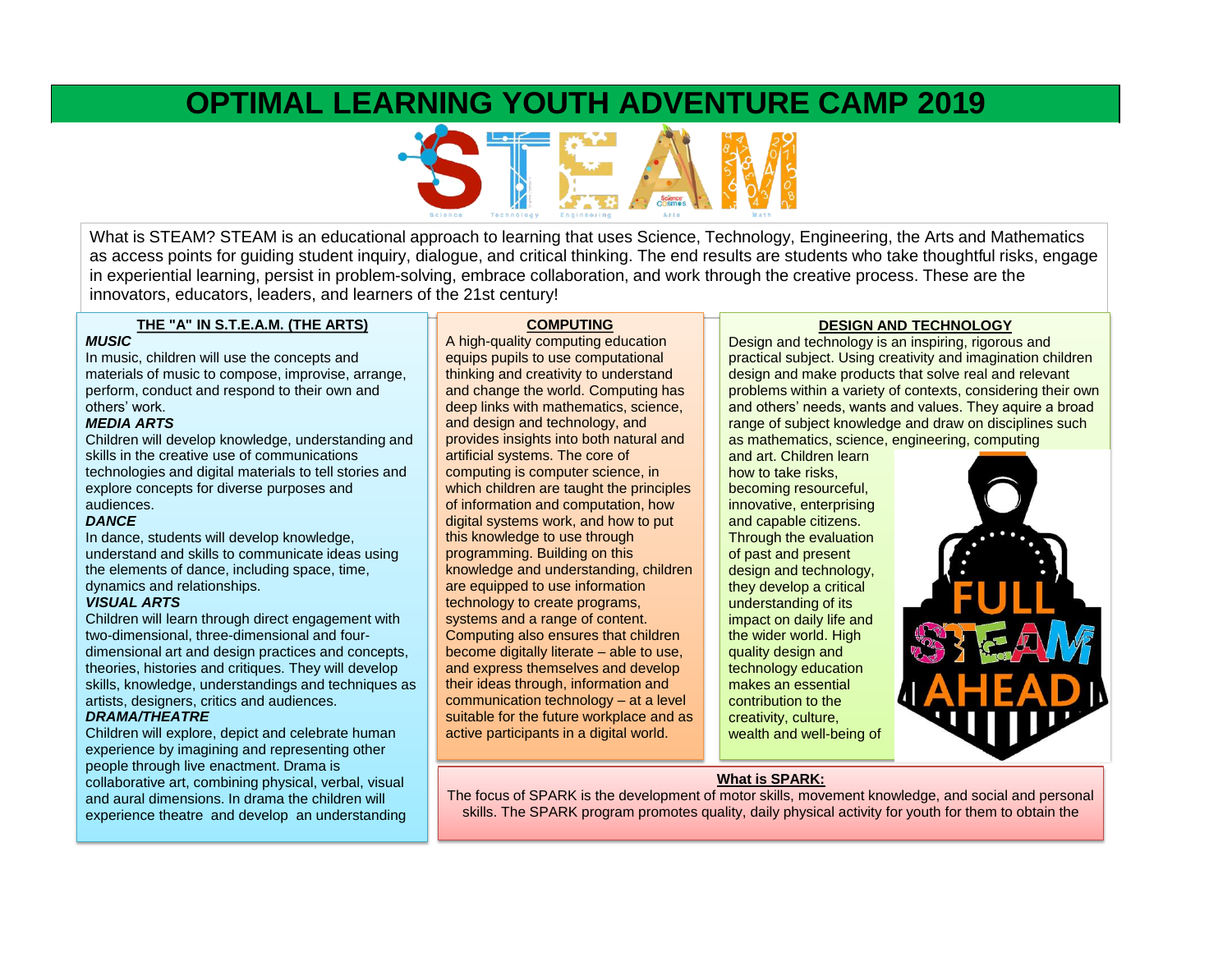



**DATE FIELDTRIP DEPARTURE RETURN**

### **SESSION I June 17th - June 28th. 2019**

#### **CAMP SESSION I - Week 1 XTREME NINJA KIDS**

**June 17th-June 21st 2019**

Technology: Rockets activities: simple machines, forces, motion, speed and variables. Mathematics: measuring distance and time. Shaping social skills and team work.

| <b>SPARK</b>                                                         | <b>PERSONAL BEST CHALLENGES</b><br><b>CHARACTER BUILDING SKILLS</b>                                | Obstacles - Fitness - Fun. Emphasis on constructing teams of campers to shape friendship making and social skills.<br>Campers will be able to hone their agility and challenge themselves to conquer obstacle courses, hiking trails and rock<br>climbing. |
|----------------------------------------------------------------------|----------------------------------------------------------------------------------------------------|------------------------------------------------------------------------------------------------------------------------------------------------------------------------------------------------------------------------------------------------------------|
| <b>THEATRE</b>                                                       | <b>ROLE PLAY</b>                                                                                   | Campers will participate in role-play experiences and engage in discussion                                                                                                                                                                                 |
| <b>DANCE</b>                                                         | <b>CHOREOGRAPHY</b>                                                                                | Although dance is a creative art, different forms of dance require different skills and vary in the number of rules that apply.                                                                                                                            |
| <b>MUSIC</b>                                                         | <b>EXPLORING MUSIC</b>                                                                             | Campers will explore and experience a variety of music with substantial guidance                                                                                                                                                                           |
| <b>EXPLORATION OF MEDIA</b><br><b>MEDIA ARTS</b><br><b>IARTWORKS</b> |                                                                                                    | Campers will share ideas for media artworks through guided exploration of tools, methods and imaging.                                                                                                                                                      |
|                                                                      | Campers will express ideas and feelings through visual arts.<br><b>VISUAL ARTS EXPLORING IDEAS</b> |                                                                                                                                                                                                                                                            |
| <b>POOL</b>                                                          |                                                                                                    | <b>GERMANTOWN OUTDOOR Pool, 18905 Kingsview Rd, Germantown</b>                                                                                                                                                                                             |
|                                                                      |                                                                                                    |                                                                                                                                                                                                                                                            |
| <b>FIELDTRIP</b>                                                     |                                                                                                    | Climb Zone, Laurel MD (Rock climbing)                                                                                                                                                                                                                      |

### **CAMP SESSION I - Week 2 FARM TO TABLE**

#### **June 24th - June 28th 2019**

Technology & Engineering: Land Reuse Models activities: human impact on the environment; Mathematics: average mean), Health nutrition. This week is all about teaching our campers about environmental sustainability. Campers will learn about the farm-to-table cycle incorporating science, engineering and technology activities such as growing vegetables from seeds, local food exploration, as well as cooking and wool working (felting). Campers will also have the opportunity to lexplore the technological evolution of farming.

| <b>SPARK</b>             | <b>FLYING DISC ACTIVITIES</b>                    | Throwing at targets and practicing precision. Predicting flight patterns, increasing distance, how does wind factor in?                                                          |  |  |  |
|--------------------------|--------------------------------------------------|----------------------------------------------------------------------------------------------------------------------------------------------------------------------------------|--|--|--|
| <b>THEATRE</b>           | <b>THEATRE ROLES</b>                             | Campers will use vocabulary to discuss play activities such as character, role, setting and story.                                                                               |  |  |  |
| <b>DANCE</b>             | <b>IMAKING CONNECTIONS</b>                       | Children will be able to watch the dance, "record" it in their minds, practice it and make connections with the ideas and<br>meanings of the dance. (celebrations, rituals, etc) |  |  |  |
| <b>MUSIC</b>             | <b>IMUSIC CONCEPTS</b>                           | Campers will explore and experience a variety of music concepts (beat, melodic contour)                                                                                          |  |  |  |
| <b>MEDIA ARTS</b>        | <b>PLANNING MEDIA ARTS</b><br><b>PRODUCTIONS</b> | Campers will form ideas into plans or models for media arts productions                                                                                                          |  |  |  |
| <b>VISUAL ARTS MOODS</b> |                                                  | Campers will create pictures that define moods                                                                                                                                   |  |  |  |
| <b>POOL</b>              |                                                  | <b>GERMANTOWN OUTDOOR Pool, 18905 Kingsview Rd, Germantown</b>                                                                                                                   |  |  |  |
| <b>FIELDTRIP</b>         |                                                  | <b>FARMERS MARKET/FARM VISIT</b>                                                                                                                                                 |  |  |  |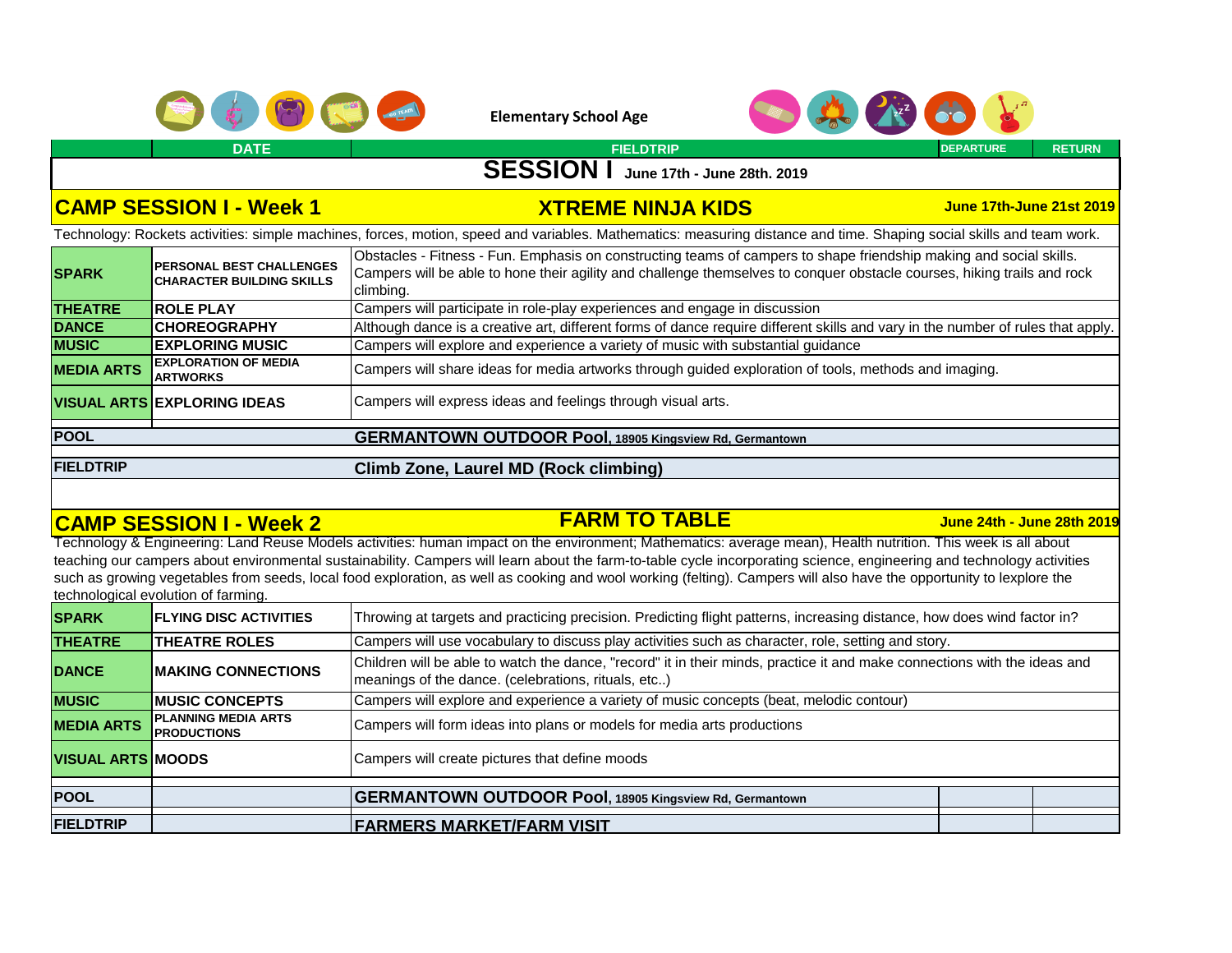



**DATE FIELDTRIP DEPARTURE RETURN**

# **SESSION II July 1st - July 12th. 2019 \*no camp on 7/4/19**

**July 1st - July 5th, 2019**

#### **CAMP SESSION II - Week 1 INVENTORS**

Engineering: Solar energy projects such as solar water heaters and ovens. Campers will use creativity and imagination to design and make products that solve real and relevant problems within a variety of contexts, considering their own needs and values. They will acquire a broad range of subject knowledge and draw on disciplines such as mathematics, science, engineering, computing and art.

| <b>SPARK</b>      | <b>FOOTBALL</b>                    | Fitness - Fun. Emphasis on constructing teams of campers to shape friendship making, team bonding and social skills. |  |  |  |
|-------------------|------------------------------------|----------------------------------------------------------------------------------------------------------------------|--|--|--|
| <b>THEATRE</b>    | <b>ROLE PLAY</b>                   | Campers will participate in role-play and recreate situations that have caused concern during dramatic play          |  |  |  |
| <b>DANCE</b>      | <b>JOY OF DANCE</b>                | While teaching rules for dance and movement, the primary focus will be on children's joy in movement and dance       |  |  |  |
| <b>MUSIC</b>      | <b>IMPROVISATION</b>               | Campers will improvise rhythmic and melodic patterns and musical ideas for specific purposes                         |  |  |  |
| <b>MEDIA ARTS</b> | <b>SHARING IDEAS</b>               | Campers will share ideas for media artworks through guided exploration of tools, methods and imaging.                |  |  |  |
|                   | <b>VISUAL ARTS EXPLORING IDEAS</b> | Campers will discover and share ideas for media artworks using play and experimentation                              |  |  |  |
| <b>POOL</b>       |                                    | <b>GERMANTOWN OUTDOOR POOL, 18905 Kingsview Rd, Germantown 20874</b>                                                 |  |  |  |
|                   |                                    |                                                                                                                      |  |  |  |
| <b>FIELDTRIP</b>  |                                    | <b>DISCOVERY STATION, HAGERSTOWN</b>                                                                                 |  |  |  |

|                             | <b>CAMP SESSION II - Week 2</b>                                                                                                                          | <b>INVESTORS</b>                                                                                                                                         | <b>July8th - July 12th, 2019</b> |  |  |  |
|-----------------------------|----------------------------------------------------------------------------------------------------------------------------------------------------------|----------------------------------------------------------------------------------------------------------------------------------------------------------|----------------------------------|--|--|--|
|                             | Mathematics: operations, Social Studies: economics. New Businesses: Campers will come up with ideas for products and develop new businesses around those |                                                                                                                                                          |                                  |  |  |  |
| products                    |                                                                                                                                                          |                                                                                                                                                          |                                  |  |  |  |
| <b>SPARK</b>                | <b>KICKBALL</b>                                                                                                                                          | improve social skills, agility, team bonding and physical exercise                                                                                       |                                  |  |  |  |
| <b>THEATRE</b>              | <b>USING PROPS</b>                                                                                                                                       | Campers will use materials and props in non-traditional ways                                                                                             |                                  |  |  |  |
| <b>DANCE</b>                | <b>GROUP DANCE</b>                                                                                                                                       | Dance has social benefits as children share space, interact, observe each other, and explore movement and dance with<br>children rather than bystanders. |                                  |  |  |  |
| <b>MUSIC</b>                | <b>FAVORITE MUSICAL IDEAS</b>                                                                                                                            | Campers will explore favorite musical ideas with substantial guidance (movement, vocalization, instrumental accompanimen                                 |                                  |  |  |  |
| <b>MEDIA ARTS</b>           | <b>CONTENT</b>                                                                                                                                           | Campers will make and capture media arts content, freely and in guided practice, in media arts production.                                               |                                  |  |  |  |
| <b>VISUAL ARTS ART TALK</b> |                                                                                                                                                          | Campers will discuss and recognize own and others' art work using appropriate vocabulary, color, shape, line and texture                                 |                                  |  |  |  |
|                             |                                                                                                                                                          |                                                                                                                                                          |                                  |  |  |  |
| <b>POOL</b>                 |                                                                                                                                                          | <b>GERMANTOWN OUTDOOR POOL, 18905 Kingsview Rd, Germantown 20874</b>                                                                                     |                                  |  |  |  |
|                             |                                                                                                                                                          |                                                                                                                                                          |                                  |  |  |  |
| <b>FIELDTRIP</b>            |                                                                                                                                                          | <b>IVISIT TO A LOCAL BUSINESS</b>                                                                                                                        |                                  |  |  |  |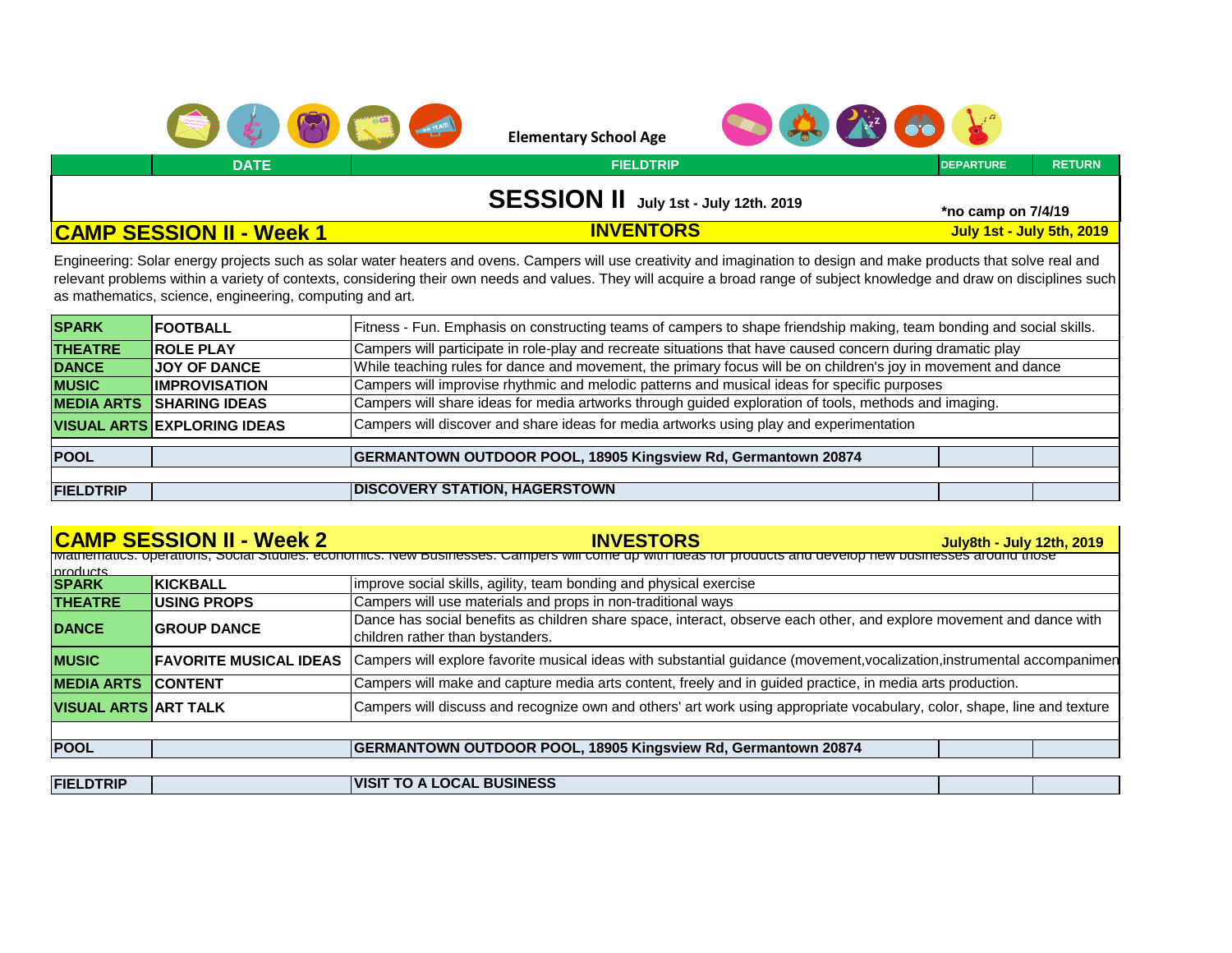



**DATE FIELDTRIP DEPARTURE RETURN**

### **SESSION III July 15th - July 26th 2019**

### **CAMP SESSION III - Week 1 SHARK WEEK**

**July 15th - July 19th 2019** 

SCIENCE: Needs of living things, adaptations and habitats. oceanography. An entire week dedicated to learning more about sharks, what they look like, how they swim, what they eat, and where they live. Campers will delve into the amazing world of sharks while exploring shark biology and marine science. They will discover the differences between other fish and sharks, inspect shark teeth and observe live sharks in their habitat.

| <b>SPARK</b>                | <b>BASKETBALL</b>           | Fitness - Fun. Emphasis on constructing teams of campers to shape friendship making, team bonding and social skills. |  |  |  |
|-----------------------------|-----------------------------|----------------------------------------------------------------------------------------------------------------------|--|--|--|
| <b>THEATRE</b>              | <b>SCENARIOS</b>            | Campers will create new scenarios to enact                                                                           |  |  |  |
| <b>DANCE</b>                | <b>JOY OF DANCE</b>         | While teaching rules for dance and movement, the primary focus will be on children's joy in movement and dance       |  |  |  |
| <b>MUSIC</b>                | <b>RECORDING TECHNOLOGY</b> | With quidance organize musical ideas using iconic notation and/or recording technology.                              |  |  |  |
| <b>MEDIA ARTS</b>           | <b>EXPRESSIVE EFFECTS</b>   | Campers will attempt and share expressive effects, freely and in guided practice, in creating media artworks         |  |  |  |
| <b>VISUAL ARTS EMOTIONS</b> |                             | Campers will discuss works of art to determine mood or emotion.                                                      |  |  |  |
|                             |                             |                                                                                                                      |  |  |  |
| <b>POOL</b>                 |                             | <b>GERMANTOWN OUTDOOR POOL, 18905 Kingsview Rd, Germantown 20874</b>                                                 |  |  |  |
|                             |                             |                                                                                                                      |  |  |  |
| <b>FIELDTRIP</b>            |                             | Sant Ocean Hall at the National Museum of Natural History, DC                                                        |  |  |  |

#### **CAMP SESSION III - Week 2 TREASURE HUNTERS & EXPLORERS**

**July 22nd - July 26th 2019** 

SCIENCE: magnetism (making compasses) SOCIAL STUDIES: explorers. Campers will have the opportunity to locate and preserve ancient artifacts "Indiana Jones" style. Decipher ancient texts, follow treasure maps, geo caching, search abandoned temples and avoid the booby traps left to protect the priceless treasures of long ago. All this while learning about ancient civilizations such as the Aztecs, Mayans and Incas.

| <b>WORLD GAMES</b>             | Games and traditions from other cultures.                                                                                   |
|--------------------------------|-----------------------------------------------------------------------------------------------------------------------------|
| <b>IUSING OUR VOICE</b>        | Campers will act out parts of stories by inventing a voice and creating various facial expressions for the character        |
| <b>LOCOMOTORS</b>              | Campers will identify and demonstrate basic locomotors and non-locomotor movements                                          |
| <b>IEMOTION</b>                | Campers will discuss how music can evoke emotions.                                                                          |
| <b>REFINE TECHNIQUES FOR</b>   | Campers will endure understanding of how media artists require a range of skills and abilities to creatively solve problems |
| <b>PRESENTATION</b>            | within and through media arts productions.                                                                                  |
| <b>VISUAL ARTS ROOM DESIGN</b> | Campers will point out differences and similarities in the room or hallway.                                                 |
|                                | <b>GERMANTOWN OUTDOOR POOL, 18905 Kingsview Rd, Germantown 20874</b>                                                        |
|                                | <b>VOLCANO ISLAND WATERPARK</b>                                                                                             |
|                                |                                                                                                                             |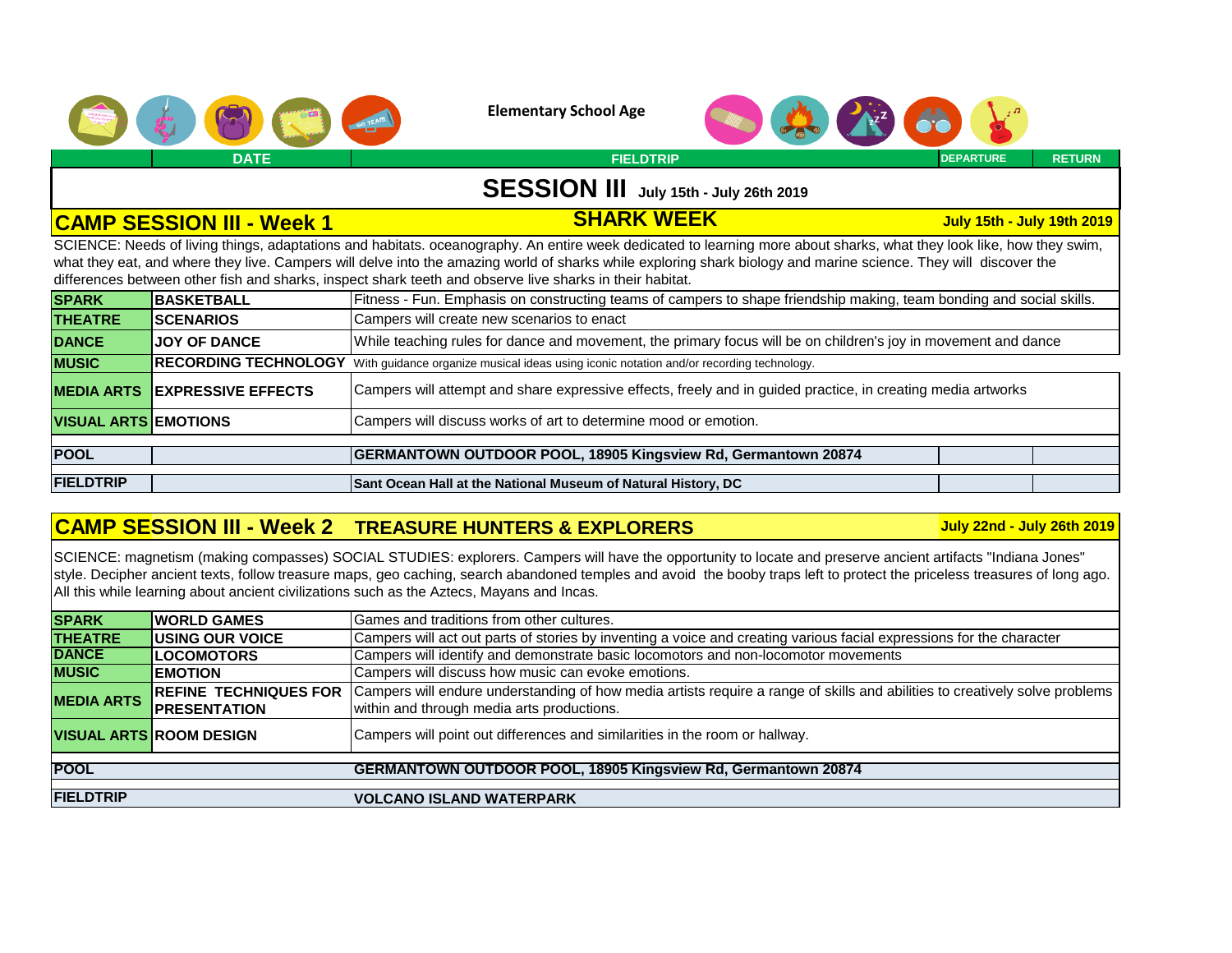



**DATE FIELDTRIP DEPARTURE RETURN**

**SESSION IV July 29th - August 9th 2019** 

### **CAMP SESSION IV - Week 1 MINECRAFT ARCHITECTS**

**July 29th - August 2nd, 2019**

Engineering: Roller Coaster activities. Students design, build, and test roller coasters using motion and stability, net forces, Newton's third law of motion. SOCIAL STUDIES: environments. Campers will be able to power up their planning and building skills, they will learn how to collaborate, design and build in creative mode using Mine Craft as a guide for building models.

| <b>SPARK</b>               | <b>GREAT GAMES:</b>             | Great Games - Aerobic, Playground, Simple and chasing Games                                                  |
|----------------------------|---------------------------------|--------------------------------------------------------------------------------------------------------------|
| <b>THEATRE</b>             | <b>ISTORY TELLING</b>           | Campers will act out action that relate to stories                                                           |
| <b>DANCE</b>               | <b>BEAT &amp; TEMPO</b>         | Campers will identify and demonstrate accuracy in moving to a musical beat and responding to change in tempo |
| <b>MUSIC</b>               | <b>IMUSICAL CONTRASTS</b>       | With guidance organize musical ideas using iconic notation and/or recording technology.                      |
|                            | <b>MEDIA ARTS MEDIA CONTENT</b> | Campers will make changes to the content, form or presentation of media artworks and share results           |
| <b>VISUAL ARTS EXHIBIT</b> |                                 | Campers will exhibit and show respect for artwork exhibited by other students                                |
|                            |                                 |                                                                                                              |

| <b>POOL</b> |  | <b>GERMANTOWN OUTDOOR POOL, 18905 Kingsview Rd, Germantown 20874</b> |
|-------------|--|----------------------------------------------------------------------|
|             |  |                                                                      |

**FIELDTRIP LOCAL BUILDING SUPPLY STORE**

#### **CAMP SESSION IV - Week 2 PHOTO JOURNALISM**

**Aug. 5th - August 9th 2019** 

Campers will discover a variety of areas that can be incorporated within the field of photojournalism. They will be able to examine areas such as Sports, Nature, Food, and Animals to tell an objective story with their pictures. The campers will have an opportunity to display their work on Friday at their exhibit.

| <b>SPARK</b>     | <b>HOCKEY</b>                          | Hockey - Balloon-, Air-, Table-, Field Hockey                                                                                                                             |  |  |  |
|------------------|----------------------------------------|---------------------------------------------------------------------------------------------------------------------------------------------------------------------------|--|--|--|
| <b>THEATRE</b>   | <b>PLAY WRITING</b>                    | Campers will create a play based on a familiar story                                                                                                                      |  |  |  |
| <b>DANCE</b>     | <b>CHOREOGRAPHY</b>                    | Campers will Students will invent movement, and improvise to solve movement problems                                                                                      |  |  |  |
| <b>MUSIC</b>     | <b>IMUSIC CONTRASTS</b>                | Campers will explore and demonstrate awareness of music contrasts such as high, low, loud/soft, same/different in a<br>variety of music selected for performances.        |  |  |  |
|                  | MEDIA ARTS REFINE TECHNIQUES FOR       | Campers will endure understanding of how media artists require a range of skills and abilities to creatively solve problems<br>within and through media arts productions. |  |  |  |
|                  | <u> VISUAL ARTS CULTURAL ART FORMS</u> | Campers will create own works using various art forms from other cultures                                                                                                 |  |  |  |
| <b>POOL</b>      |                                        | <b>GERMANTOWN OUTDOOR POOL, 18905 Kingsview Rd, Germantown 20874</b>                                                                                                      |  |  |  |
| <b>FIELDTRIP</b> |                                        | <u> INATIONAL GEOGRAPHIC MUSEUM, DC</u>                                                                                                                                   |  |  |  |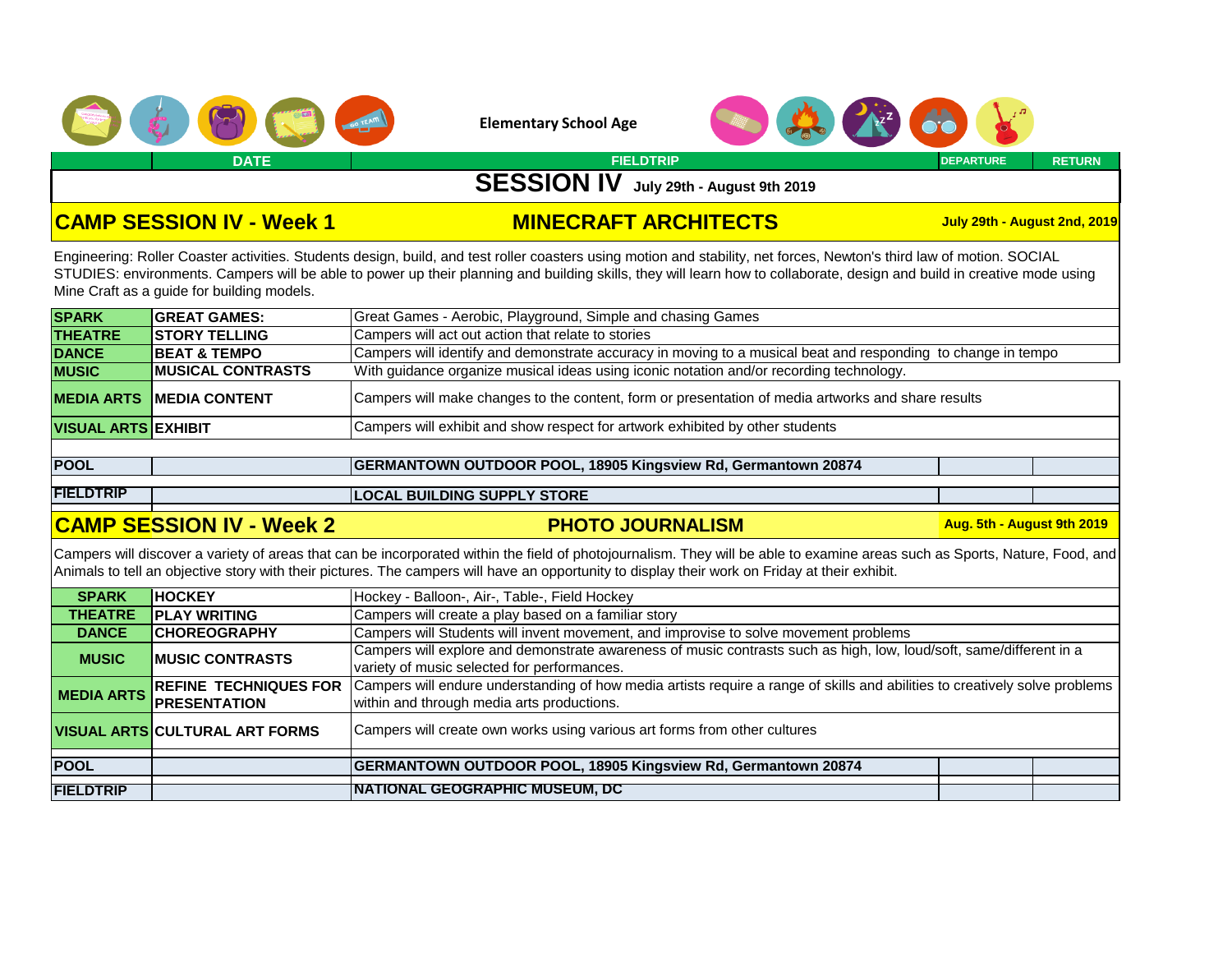



### **SESSION V August 12th - August 23rd, 2019**

#### **CAMP SESSION V - Week 1 ANCIENT WORLDS**

**Aug.12th - Aug.16th 2019** 

SCIENCE: earth materials, natural resources SOCIAL STUDIES: evolution. This week our campers will travel back in time to explore the pre-historic art of the cave paintings of Lascaux and Chauvet, France. They will make their own paints using items only found in nature. They will travel on to ancient Egypt to discover how their painting have taught us about their life. Finally we will end in ancient China to explore their life through their paintings.

| <b>SPARK</b>      | <b>SOFTBALL</b>                |                                                                                                                                      |  |  |  |
|-------------------|--------------------------------|--------------------------------------------------------------------------------------------------------------------------------------|--|--|--|
| <b>THEATRE</b>    | <b>RED CARPET</b>              | Hollywood style performance                                                                                                          |  |  |  |
| <b>DANCE</b>      | <b>PARTNER SKILLS</b>          | Campers will demonstrate partner skills of copying, leading, following and mirror imaging.                                           |  |  |  |
| <b>MUSIC</b>      | <b>IMUSIC TASTES</b>           | Campers will demonstrate and state preference for varied musical selections.                                                         |  |  |  |
| <b>MEDIA ARTS</b> | <b>IMAGING</b>                 | Campers will combine different forms and content, such as image and sound, to form media artworks                                    |  |  |  |
|                   | <b>VISUAL ARTS COLORTHEORY</b> | Campers will create a nutritional ad campaign - using only primary colors, that will allow them to discover the how to mix<br>colors |  |  |  |
| <b>POOL</b>       |                                | <b>GERMANTOWN OUTDOOR POOL, 18905 Kingsview Rd, Germantown 20874</b>                                                                 |  |  |  |
| <b>FIELDTRIP</b>  |                                | <b>IGYMNASTICS</b>                                                                                                                   |  |  |  |

#### **CAMP SESSION V - Week 2 NATIVE AMERICAN TECHNOLOGIES Aug.19th - Aug.23rd 2019**

TECHNOLOGY: Survival techniques including tool building, shelter construction, SOCIAL STUDIES: people, places and environments. This week campers will learn about local native American tribes. They will explore how they lived, their customs and technologies, traditional skills and handmade tools they used for their survival. Campers will also design and make nutritious, healthy snacks that can be eaten "on the go".

| <b>SPARK</b>     | <b>LACROSSE</b>                     | Lacrosse & other Native American games                                                                                              |  |  |  |
|------------------|-------------------------------------|-------------------------------------------------------------------------------------------------------------------------------------|--|--|--|
| <b>THEATRE</b>   | <b>RADIO ONLY</b>                   | Campers will only use their words and voices to describe an object or product.                                                      |  |  |  |
| <b>DANCE</b>     | <b>GROUP DANCE</b>                  | Campers will use their phrase to come up with a group dance.                                                                        |  |  |  |
| <b>MUSIC</b>     | <b>KARAOKE</b>                      | Campers will rehearse and be able to listen to and perform songs for their peers.                                                   |  |  |  |
|                  | <b>MEDIA ARTS MAKE A COMMERCIAL</b> | Campers will be able to show they can work effectively with groups and leaders to create a commercial together.                     |  |  |  |
|                  | <b>VISUAL ARTS MONOCHROMATIC</b>    | Campers will create paintings, sculptures & drawing using a monochromatic color scheme by varying shades and hues of<br>lone color. |  |  |  |
|                  |                                     |                                                                                                                                     |  |  |  |
| <b>FIELDTRIP</b> |                                     | <b>CANOEING ON LAKE NEEDWOOD</b>                                                                                                    |  |  |  |

**Please pack BAGGED, non-heatable lunches on fieldtrip days.** *Your child must wear the orange* **OPTIMAL camp t-shirt on all fieldtrips. Please make sure your child wears appropriate clothing, hat and shoes on field trip days and apply sunscreen at home before your child arrives at camp. Flip flops and sandals are NOT encouraged**



**CREATIVE THINKING AND EXPRESSION - COMMUNICATION THROUGH THE ARTS**